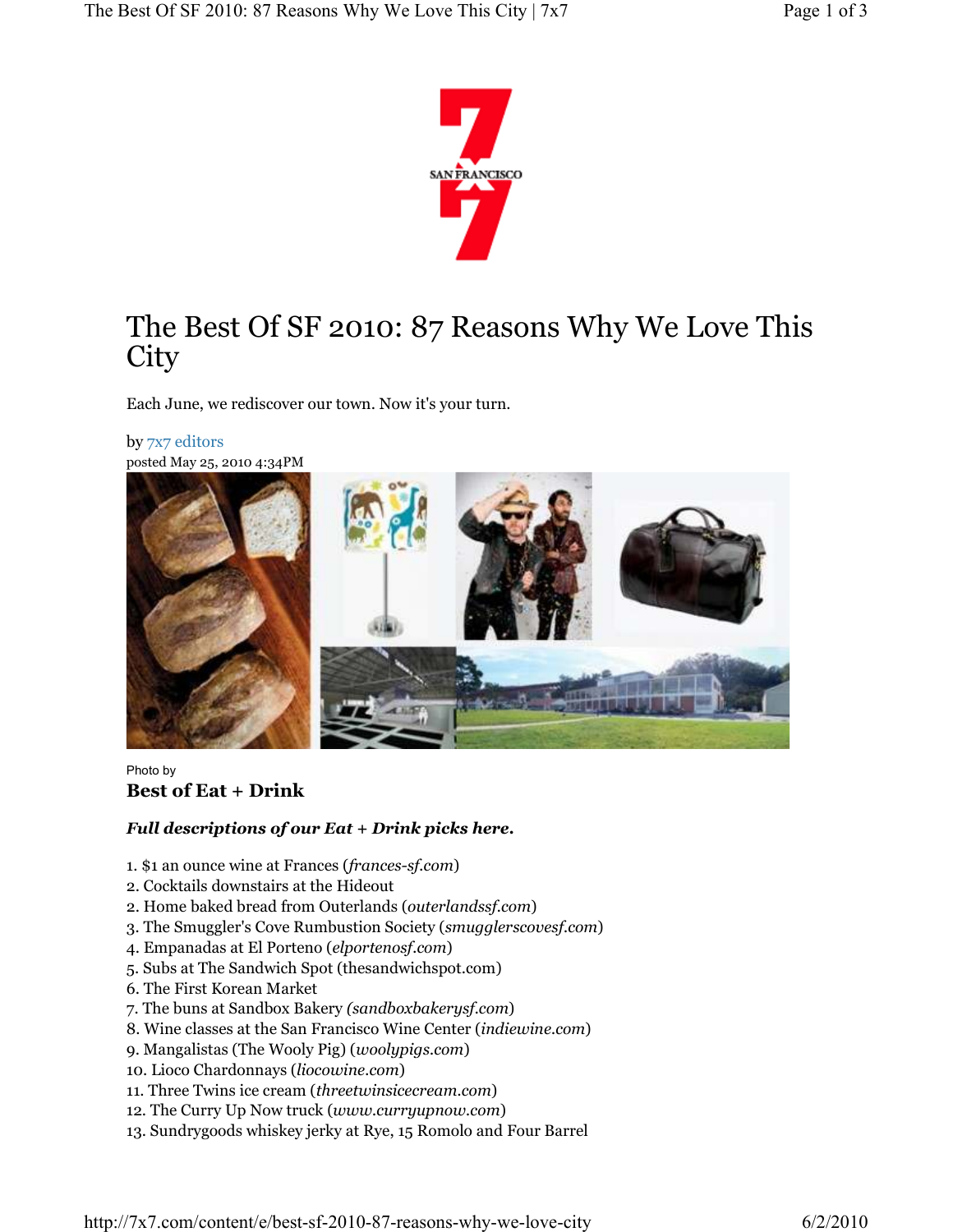- 14. Cheesemonger: A Life on the Wedge, written by Rainbow Grocery owner Gordon Edgar
- 15. Goat or lamb belly at Betelnut (www.betelnutrestaurant.com)
- 16. Izakaya at Izakaya Sozai
- 17. Nombe (nombesf.com)

## Best of Arts, Entertainment & Nightlife

#### Full descriptions of our Arts, Entertainment & Nightlife picks here.

- 18. The Outside Lands Music Festival (sfoutsidelands.com)
- 19. Films at Yerba Buena Center for the Arts (ybca.org)
- 20. Harlot (hartlotsf.com)
- 21. The Thrillpeddlers theater troup (thrillpeddlers.com)
- 22. The Hubba Hubba Revue burlesque show (hubbahubbarevue.com)
- 23. Wallpaper (myspace.com/wallpaper)
- 24. The Knockout SF (theknockoutsf.com)
- 25. Mortified at the Make Out Room (makeoutroom.com)
- 26. Post:Ballet dance company (postballet.org)
- 27. Comedian W. Kamau Bell (wkamaubell.com)
- 28. San Francisco Opera's Die Walkure (The Valkyrie) (sfopera.com)
- 29. Booksmith (booksmith.com)
- 30. The Adobe Books Backroom Gallery (adobebooksbackroomgallery.blogspot.com)
- 31. Reggae Gold SF at Club Six and the Endup (reggaegoldsf.com)
- 32. OCSC Sailing's Wednesday Night Sail (ocscsailing.com)
- 33. Happy hours at Tropisueno and Amber India (tropisueno.com, amber-india.com)
- 34. The Splinters (myspace.com/thesplintersband)

## Best of the Day

#### Full descriptions of our Day picks here.

- 35. The House of Air trampoline park (houseofairsf.com)
- 36. SPUR (spur.org)
- 37. Workshop SF (workshopsf.org)
- 38. Thank Dog Boot Camp (thankdogbootcamp.com)
- 39. The SF Arts Commission's Art in Storefronts (sfartscommission.org)

40. Judah between 45th and 46th street (Outerlands, General Store, Trouble Coffee, Mollusk Surf Shop)

- 41. Fetch personal concierge service (sffetch.com)
- 42. The new Hayes Valley playground
- 43. BAD RAP dog education, rescue and training (badrap.org)
- 44. Zoc Doc's online doctor finder (zocdoc.com)
- 45. Personal training with Jakki Flaherty at Presidio Fitness (presidiofitness.com)
- 46. The outdoor seating area at Mojo Bicycle Cafe in NoPa (mojobicyclecafe.com)
- 47. Crabbing demonstrations at Fort Point pier (nps.gov)
- 48. Beekeeping classes at Her Majesty's Secret Beekeeper (hmsbeekeeper.com)
- 49. Noontime concerts at Old St. Mary's Cathedral for \$5 (noontimeconcerts.org)
- 50. Yoga classes at Grace Cathedral (labyrinthyoga.com)
- 51. TransportedSF traveling parties (transportedsf.com)
- 52. the city's oldest photo booth at Rayko Photo Center (raykophoto.com)

## The Best of Home+Design